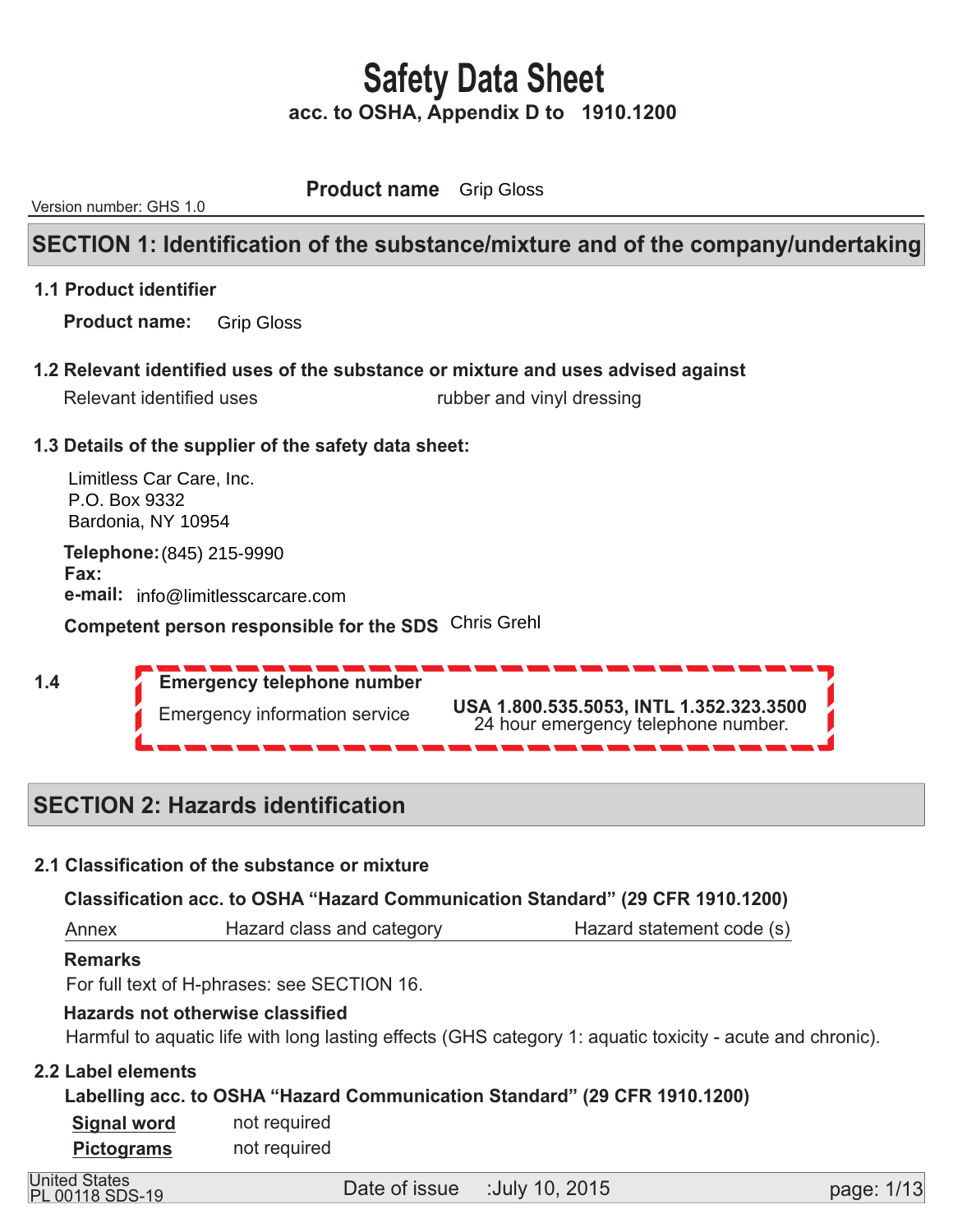**Product name** Grip Gloss

# Version number: GHS 1.0

# **2.3 Other hazards**

Special danger of slipping by leaking/spilling product.

# **SECTION 3: Composition / information on ingredients**

## **3.1 Substances**

not relevant (mixture)

## **3.2 Mixtures**

#### **Description of the mixture**

| Name of substance                  | identifier                | $Wt\%$  |             | <b>Hazard class and category</b> | <b>Hazard</b><br>statement | <b>Pictograms</b> |
|------------------------------------|---------------------------|---------|-------------|----------------------------------|----------------------------|-------------------|
| polyethylene glycol<br>nonylphenol | CAS No.<br>9016-45-9      | $1 - 5$ | A.2<br>A.3  | Skin Irrit. 2<br>Eye Irrit. 2    | H315<br>H319               |                   |
| ethylene glycol                    | CAS No.<br>$107 - 21 - 1$ | $1 - 5$ | A.10<br>A.9 | Acute Tox, 4<br>STOT RE 2        | H <sub>302</sub><br>H373   | *                 |

# **SECTION 4: First aid measures**

## **4.1 Description of first aid measures**

#### **General notes**

 Do not leave affected person unattended. Remove victim out of the danger area. Keep affected person warm, still and covered. Take off immediately all contaminated clothing. In all cases of doubt, or when symptoms persist, seek medical advice. In case of unconsciousness place person in the recovery position. Never give anything by mouth.

#### **Following inhalation**

Provide fresh air.

## **Following skin contact**

 After contact with skin, take off immediately all contaminated clothing, and wash immediately with plenty of water.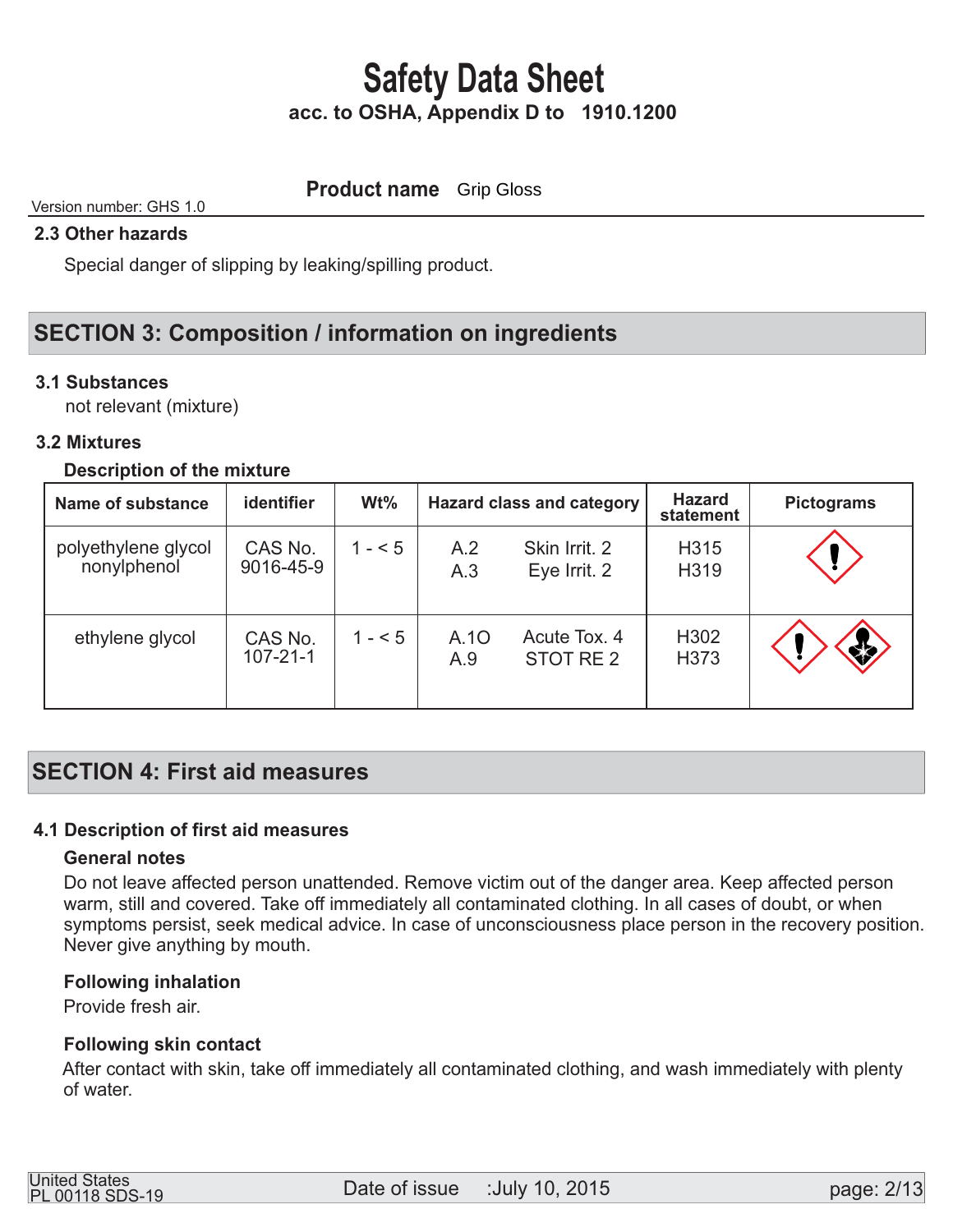# **Product name** Grip Gloss

#### Version number: GHS 1.0

#### **Following eye contact**

 Irrigate copiously with clean, fresh water, holding the eyelids apart. Remove contact lenses, if present and easy to do. Continue rinsing.

## **Following ingestion**

Rinse mouth with water (only if the person is conscious). Do NOT induce vomiting.

# **SECTION 5: Firefighting measures**

#### **5.1 Extinguishing media**

#### **Suitable extinguishing media**

water spray, alcohol resistant foam, BC-powder, carbon dioxide (CO2)

#### **Unsuitable extinguishing media**

water jet

#### **5.2 Special hazards arising from the substance or mixture**

## **Hazardous combustion products**

nitrogen oxides (NOx), carbon monoxide (CO), carbon dioxide (CO2)

#### **5.3 Advice for firefighters**

 In case of fire and/or explosion do not breathe fumes. Co-ordinate firefighting measures to the fire surroun dings. Do not allow firefighting water to enter drains or water courses. Collect contaminated firefighting water separately. Fight fire with normal precautions from a reasonable distance.

# **SECTION 6: Accidental release measures**

## **6.1 Personal precautions, protective equipment and emergency procedures**

 **For non-emergency personnel** 

Remove persons to safety.

#### **For emergency responders**

Wear breathing apparatus if exposed to vapors/dust/aerosols/gases.

#### **6.2 Environmental precautions**

Keep away from drains, surface and ground water. Retain contaminated washing water and dispose it.

## **6.3 Methods and material for containment and cleaning up**

# **Advices on how to contain a spill**

Covering of drains.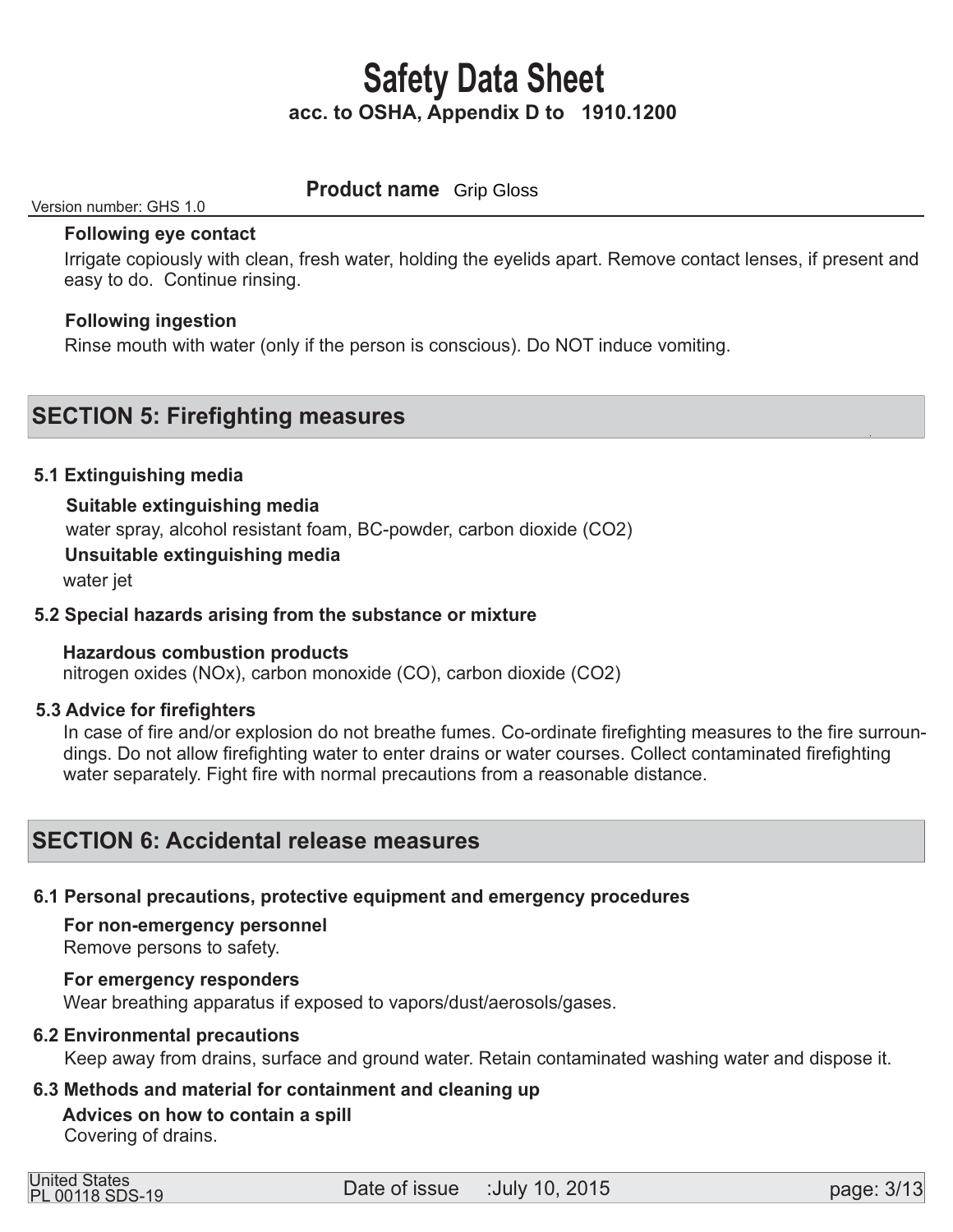**Product name** Grip Gloss

Version number: GHS 1.0

#### **Advices on how to clean up a spill**

Wipe up with absorbent material (e.g. cloth, fleece). Collect spillage (sawdust, kieselgur (diatomite), sand universal binder).

#### **Appropriate containment techniques**

Use of adsorbent materials.

#### **Other information relating to spills and releases**

Place in appropriate containers for disposal. Ventilate affected area.

#### **Reference to other sections**

Hazardous combustion products: see section 5. Personal precautions: see section 8. Incompatible materials: see section 10. Disposal considerations: see section 13.

# **SECTION 7: Handling and storage**

## **7.1 Precautions for safe handling**

#### **Recommendations**

## **Measures to prevent fire as well as aerosol and dust generation**

Use local and general ventilation. Use only in well-ventilated areas.

#### **Advice on general occupational hygiene**

 Wash hands after use. Do not to eat, drink and smoke in work areas. Remove contaminated clothing and protective equipment before entering eating areas. Never keep food or drink in the vicinity of chemicals. Never place chemicals in containers that are normally used for food or drink. Keep away from food, drink and animal feedingstuffs.

## **7.2 Conditions for safe storage, including any incompatibilities**

#### **Managing of associated risks**

#### **Incompatible substances or mixtures**  observe compatible storage of chemicals.

#### **Control of the effects**

## **Protect against external exposure, such as**  frost

## **7.3 Specific end use(s)**

See section 16 for a general overview.

# **SECTION 8: Exposure controls / personal protection**

## **8.1 Control parameters**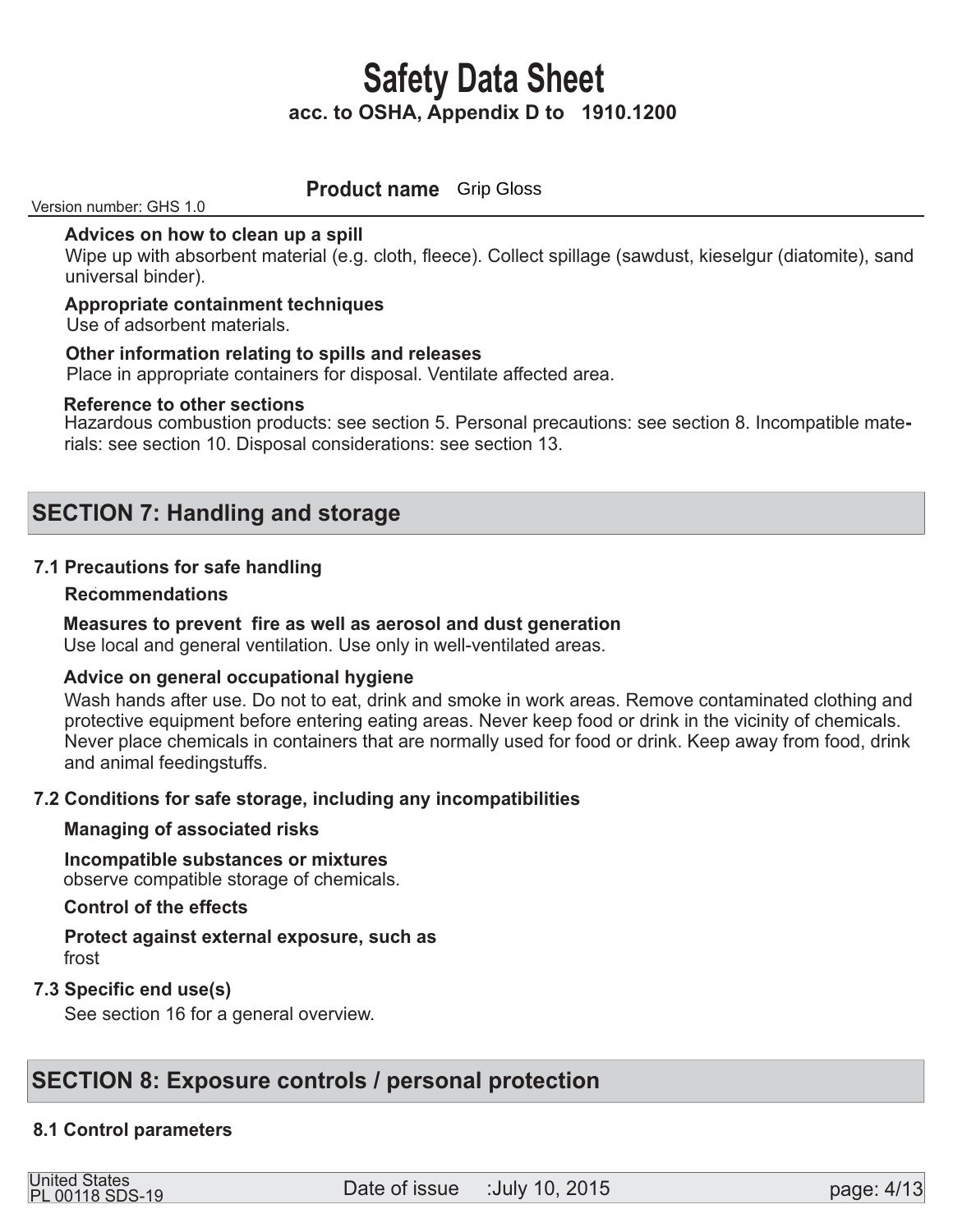**Product name** Grip Gloss

Version number: GHS 1.0

 **National limit values** 

## **Occupational exposure limit values(Workplace Exposure Limits)**

| <b>Coun-</b><br>try | Name of agent  | <b>CAS No</b> | <b>Identifier</b> | <b>TWA</b><br>[ppm] | $TWA$ <sub>1</sub> | $ \texttt{STEL} \texttt{STEL} \n[ppm]   [mg/m^3] $ | <b>Source</b> |
|---------------------|----------------|---------------|-------------------|---------------------|--------------------|----------------------------------------------------|---------------|
| US                  | n-amyl acetate | 628-63-7      | PEL               | 100                 | 525                |                                                    | 29 CFR OSHA   |

#### **Notation**

- STEL Short-term exposure limit: a limit value above which exposure should not occur and which is related to a 15-minute period unless otherwise specified.
- TWA Time-weighted average (long-term exposure limit): measured or calculated in relation to a reference period of 8 hours time-weighted average.

## **Relevant DNELs/DMELs/PNECs and other threshold levels**

No data available.

#### **8.2 Exposure controls**

 **Appropriate engineering controls**  General ventilation.

## **Individual protection measures (personal protective equipment)**

#### **Eye/face protection**

Wear eye/face protection.

## **Skin protection**

#### **Hand protection**

 Wear suitable gloves. Chemical protection gloves are suitable, which are tested according to EN 374. Check leaktightness / impermeability prior to use. In the case of wanting to use the gloves again, clean them before taking off and air them well. For special purposes, it is recommended to check the resistance to chemicals of the protective gloves mentioned above together with the supplier of these gloves.

#### **Other protection measures**

 Take recovery periods for skin regeneration. Preventive skin protection (barrier creams / ointments) is recommended. Wash hands thoroughly after handling.

#### **Respiratory protection**

In case of inadequate ventilation wear respiratory protection.

#### **Environmental exposure controls**

 Use appropriate container to avoid environmental contamination. Keep away from drains, surface and ground water.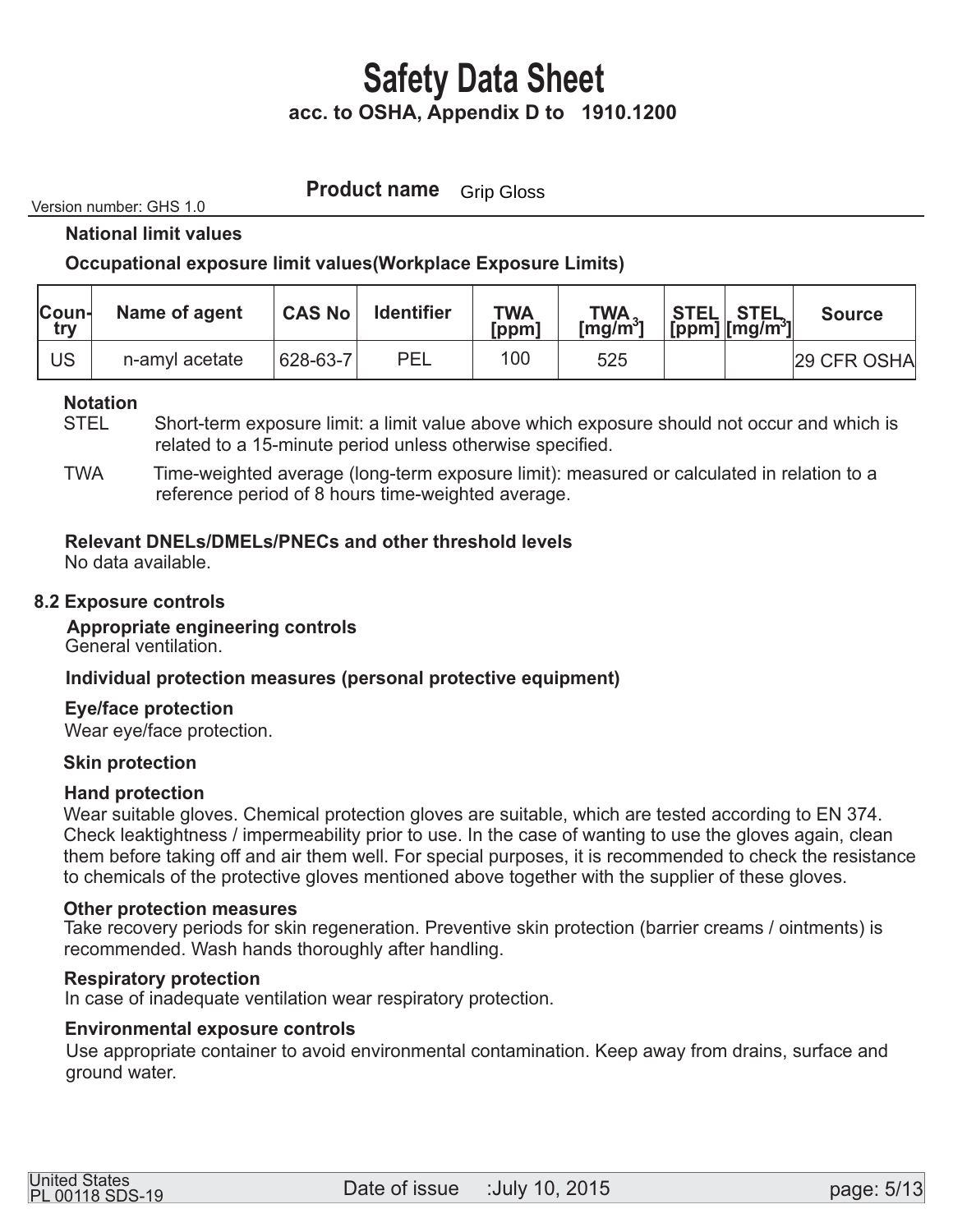**Product name** Grip Gloss

Version number: GHS 1.0

# **SECTION 9: Physical and chemical properties**

## **9.1 Information on basic physical and chemical properties**

#### **Appearance**

| Physical state                          | : Liquid                                   |
|-----------------------------------------|--------------------------------------------|
| Color                                   | White                                      |
| Odor                                    | : Cherry                                   |
| Other physical and chemical parameters  |                                            |
| pH (value)                              | : 4.5-5.5 at 25 $^{\circ}$ C               |
| Melting point / freezing point          | : not determined                           |
| Initial boiling point and boiling range | $: 100^{\circ}$ C                          |
| Flash point                             | : not determined (closed cup)              |
| Evaporation rate                        | : not determined                           |
| Flammability (solid, gas)               | : not relevant (fluid)                     |
| <b>Explosive limits</b>                 | : not determined                           |
| Vapor pressure                          | : 31.69 hPa at 25 $^{\circ}$ C             |
| Density                                 | $: 0.99$ g/cm <sup>3</sup> 8.27 lbs/US Gal |
| Solubility(ies)                         | : not determined                           |
| <b>Partition coefficient</b>            |                                            |
| n-octanol/water (log KOW)               | : This information is not available        |
| Auto-ignition temperature               | $:383^{\circ}$ C                           |
| Viscosity                               | : not determined                           |
| <b>Explosive properties</b>             | none                                       |
| Oxidizing properties                    | none                                       |
|                                         |                                            |

# **SECTION 10: Stability and reactivity**

#### **10.1 Reactivity**

Concerning incompatibility: see below "Conditions to avoid" and "Incompatible materials".

## **Chemical stability 10.2**

See below "Conditions to avoid"

#### **Possibility of hazardous reactions 10.3**

No known hazardous reactions.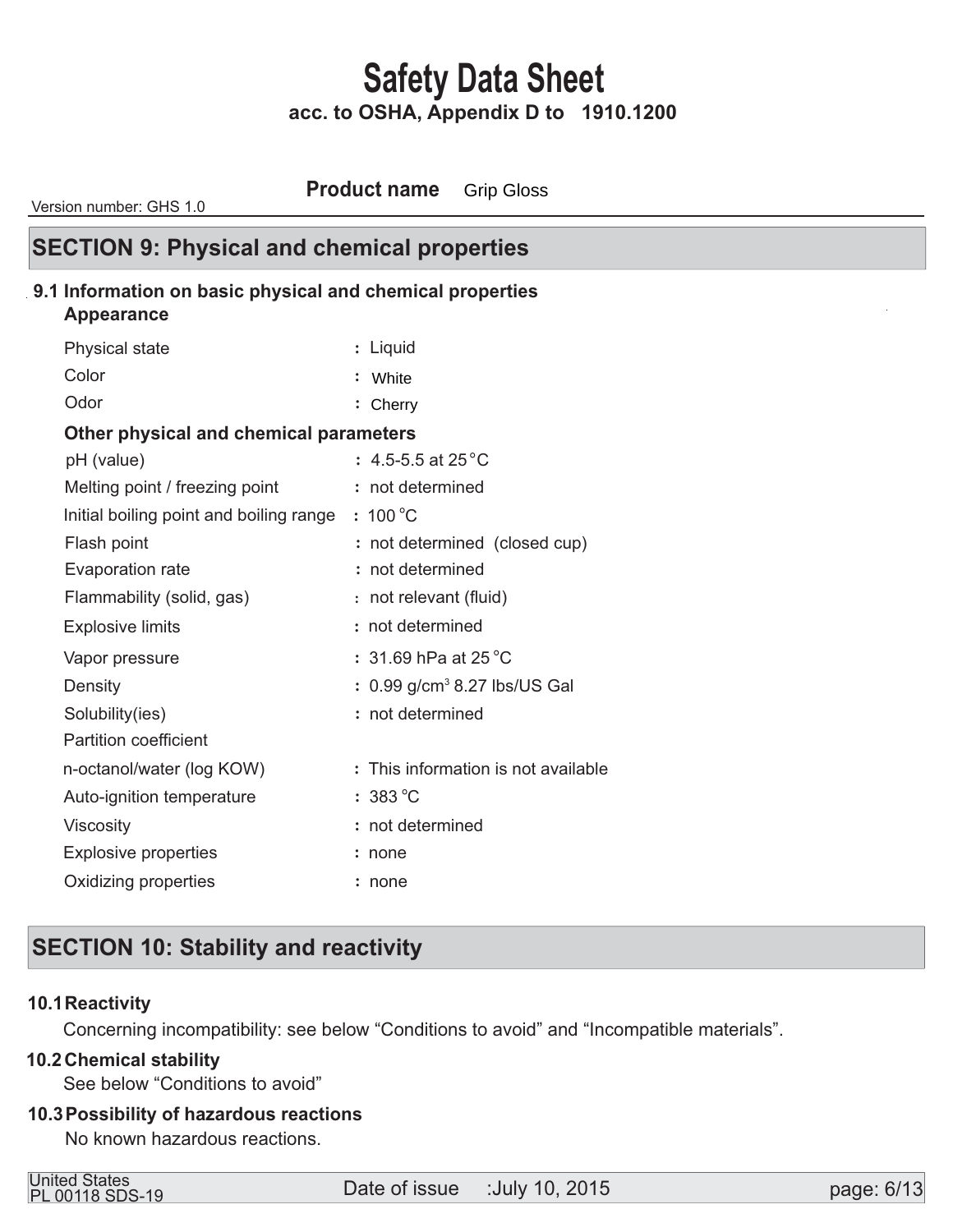**Product name Grip Gloss** 

# Version number: GHS 1.0

# **10.4 Conditions to avoid**

There are no specific conditions known which have to be avoided.

# **Physical stresses which might result in a hazardous situation and have to be avoided**

strong shocks

#### **Incompatible materials 10.5**

There is no additional information.

#### **Hazardous decomposition products**

Reasonably anticipated hazardous decomposition products produced as a result of use, storage, spill and heating are not known. Hazardous combustion products: see section 5

# **SECTION 11: Toxicological information**

#### **11.1 Information on toxicological effects**

Test data are not available for the complete mixture.

#### **Classification procedure**

The method for classification of the mixture is based on ingredients of the mixture (additivity formula)

## **Classification acc. to OSHA "Hazard Communication Standard" (29 CFR 1910.1200)**

#### **Acute toxicity**

Shall not be classified as acutely toxic.

#### **Acute toxicity of components of the mixture**

| Name of substance | <b>CAS No</b>  | <b>Exposure route</b> | <b>ATE</b> |
|-------------------|----------------|-----------------------|------------|
| ethylene glycol   | $107 - 21 - 1$ | oral                  | 500        |

#### **Skin corrosion / irritation**

Shall not be classified as corrosive/irritant to skin.

#### **Respiratory or skin sensitization**

Shall not be classified as a respiratory or skin sensitizer.

#### **Summary of evaluation of the CMR properties**

Shall not be classified as germ cell mutagenic, carcinogenic nor as a reproductive toxicant.

#### **Carcinogenicity**

National Toxicology Program (United States) hone of the ingredients are listed

IARC Monographs **IARC** Monographs **none** of the ingredients are listed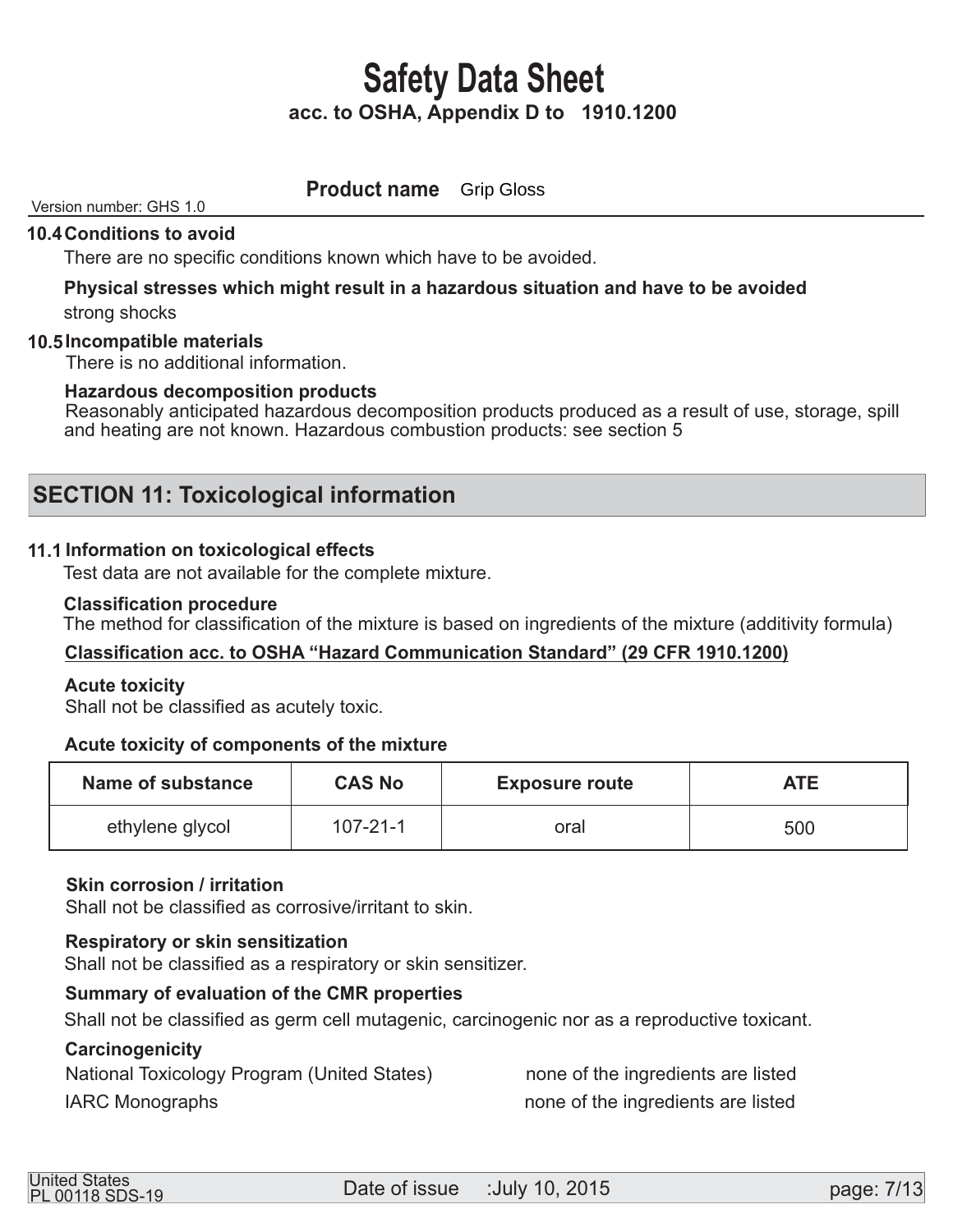# **Product name** Grip Gloss

Version number: GHS 1.0

 **Specific target organ toxicity (STOT)** 

Shall not be classified as a specific target organ toxicant.

# **Aspiration hazard**

May be fatal if swallowed and enters airways.

# **SECTION 12: Ecological information**

# **12.1 Toxicity**

# **Aquatic toxicity (acute)**

Shall not be classified as hazardous to the aquatic environment.

## **Aquatic toxicity (acute) of components of the mixture**

| <b>Name of substance</b>           | <b>CAS No</b>  | <b>Endpoint</b>   | <b>Value</b> | <b>Species</b>           | <b>Exposure time</b> |
|------------------------------------|----------------|-------------------|--------------|--------------------------|----------------------|
| polyethylene glycol<br>nonylphenol | 9016-45-9      | <b>LC50</b>       | $1.821$ mg/l | aquatic<br>invertebrates | 48 hours             |
| polyethylene glycol<br>nonylphenol | 9016-45-9      | <b>EC50</b>       | $20$ mg/l    | algae                    | 48 hours             |
| polyethylene glycol<br>nonylphenol | 9016-45-9      | ErC <sub>50</sub> | $50$ mg/l    | algae                    | 48 hours             |
| ethylene glycol                    | $107 - 21 - 1$ | <b>LC50</b>       | 72,860 mg/l  | fish                     | 96 hours             |
| ethylene glycol                    | $107 - 21 - 1$ | <b>EC50</b>       | $>100$ mg/l  | aquatic<br>invertebrates | 48 hours             |

# **12.2 Process of degradability**

Data are not available.

## **Degradability of components of the mixture**

| Name of substance | <b>CAS No</b>  | <b>Process</b> | Degradation rate | Time            |
|-------------------|----------------|----------------|------------------|-----------------|
| ethylene glycol   | $107 - 21 - 1$ | DOC removal    | $90 - 100\%$     | 10 <sub>d</sub> |

## **12.3 Bioaccumulative potential**

Data are not available.

## **Bioaccumulative potential of components of the mixture**

| Name of substance                  | <b>CAS No</b> | <b>BCF</b> | <b>Log KOW</b> | <b>BOD5/COD</b> |
|------------------------------------|---------------|------------|----------------|-----------------|
| polyethylene glycol<br>nonylphenol | 9016-45-9     |            |                |                 |

PL 00118 SDS-19

page: 8/13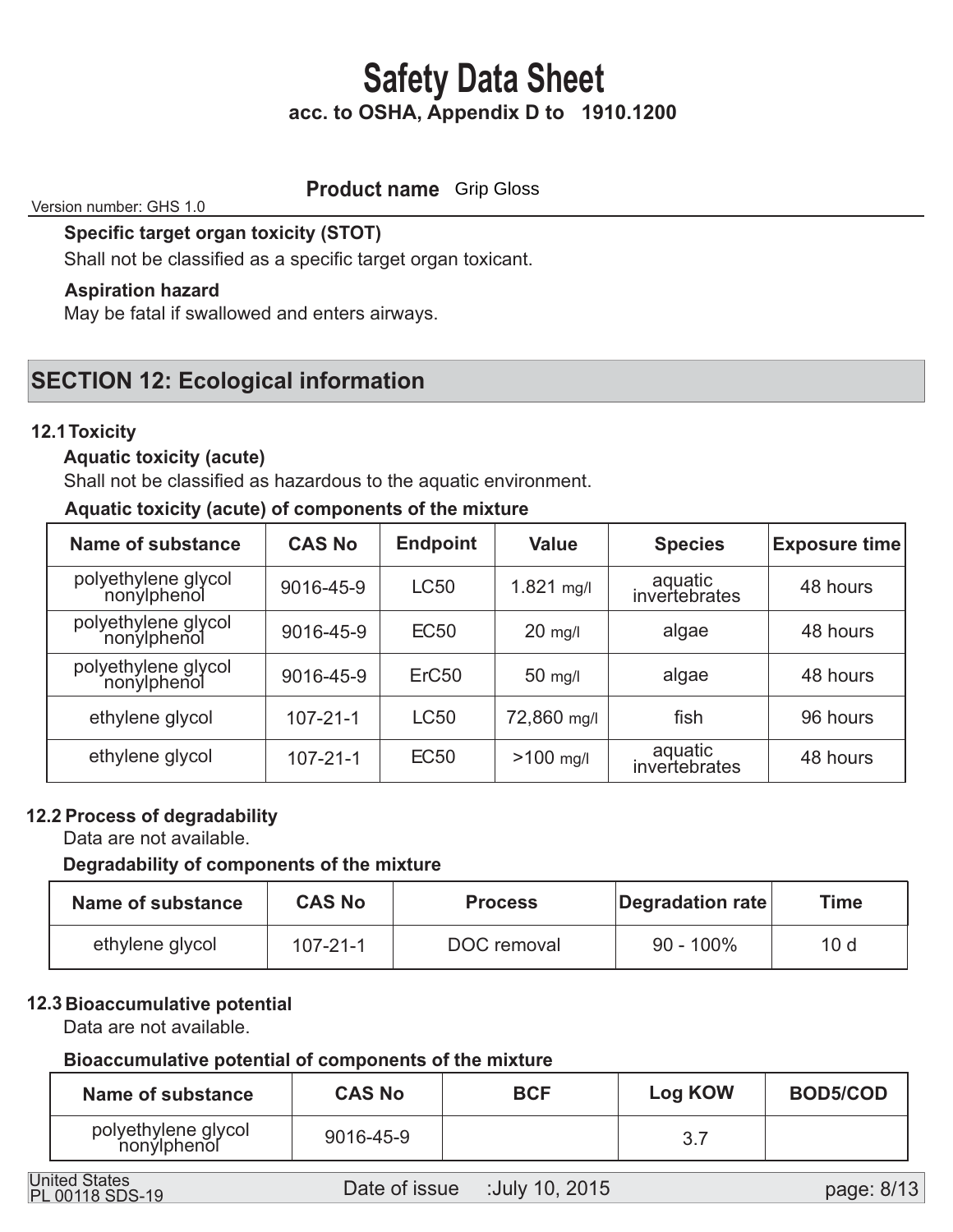**Product name** Grip Gloss

#### Version number: GHS 1.0

 **12.4 Mobility in soil** 

Data are not available.

- **12.5 Results of PBT and vPvB assessment**  Data are not available.
- **12.6 Other adverse effects**

Data are not available.

# **SECTION 13: Disposal considerations**

## **Waste treatment methods 13.1**

## **Sewage disposal-relevant information**

 Do not empty into drains. Avoid release to the environment. Refer to special instructions / safety data sheets.

#### **Waste treatment of containers / packages**

 Completely emptied packages can be recycled. Handle contaminated packages in the same way as the substance itself.

#### **Remarks 13.2**

 Please consider the relevant national or regional provisions. Waste shall be separated into the categories that can be handled separately by the local or national waste management facilities.

# **SECTION 14: Transport information**

| 14.1 UN number                         | 3082<br>(not subject to transport regulations)                                       |
|----------------------------------------|--------------------------------------------------------------------------------------|
| <b>14.2 UN proper shipping name</b>    | ENVIRONMENTALLY HAZARDOUS SUBSTANCE, LIQUID,<br>N.O.S.                               |
| <b>Hazardous constituents</b>          | polyethylene glycol nonylphenol                                                      |
| <b>14.3 Transport hazard class(es)</b> |                                                                                      |
| <b>Class</b>                           | 9 (miscellaneous dangerous substances and articles) (environ-<br>mentally hazardous) |
| <b>14.4 Packing group</b>              | III (substance presenting low danger)                                                |
| <b>14.5</b> Environmental hazards      | none (non-environmentally hazardous acc. to the dangerous<br>goods regulations)      |
|                                        |                                                                                      |

| PL 00118 SDS-19 | <b>United States</b> | Date of issue | :July 10, 2015 | page: 9/13 |
|-----------------|----------------------|---------------|----------------|------------|
|-----------------|----------------------|---------------|----------------|------------|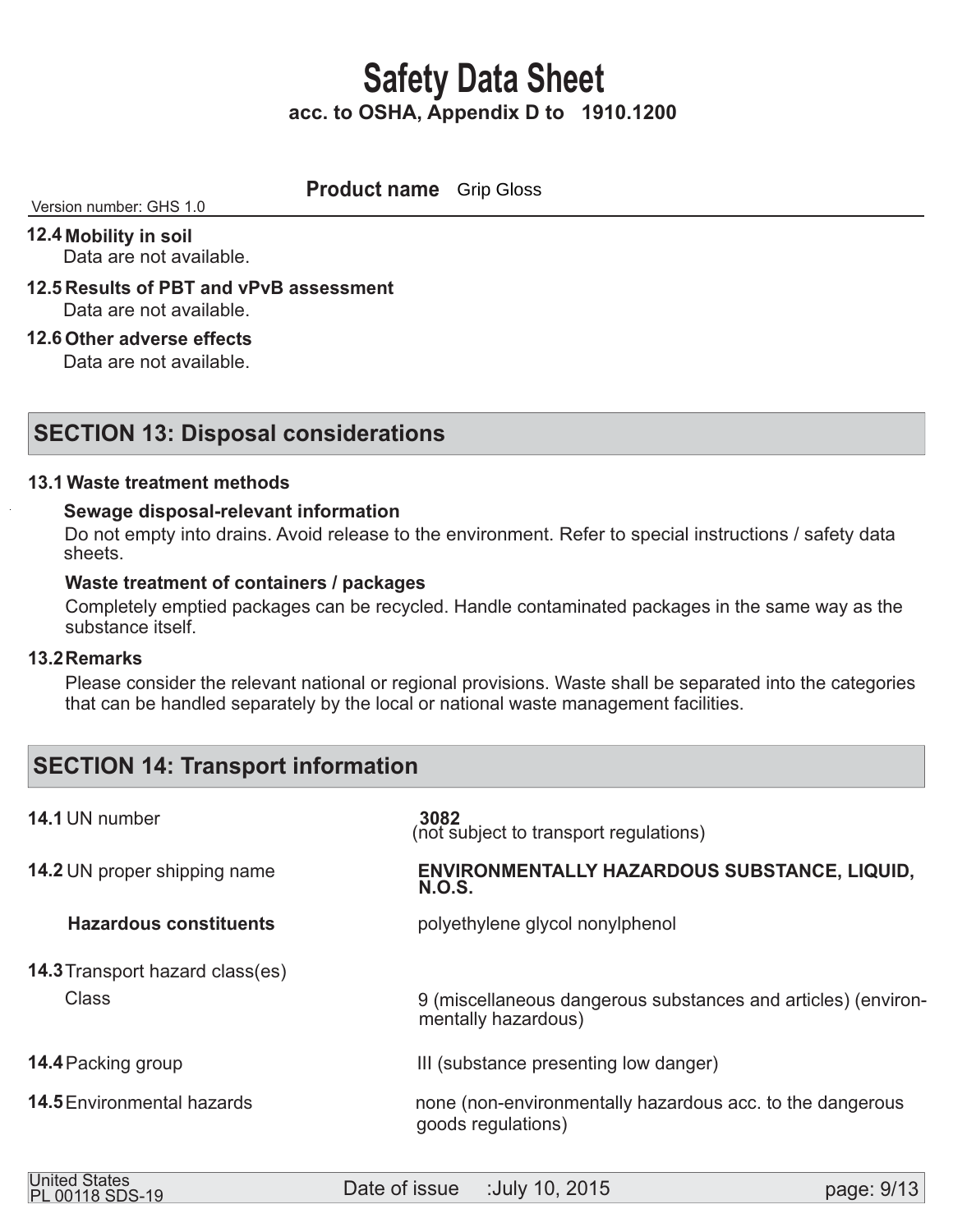**Product name** Grip Gloss

Version number: GHS 1.0

#### **14.6 Special precautions for user**

There is no additional information.

14.7 Transport in bulk according to Annex II of MARPOL 73/78 and the IBC Code The cargo is not intended to be carried in bulk.

# **SECTION 15: Regulatory information**

# **15.1 Safety, health and environmental regulations specific for the product in question**

**National regulations (United States)**

 **Industry or sector specific available guidance(s) NPCA-HMIS® III** 

Hazardous Materials Identification System (American Coatings Association)

| Category                         | Rating           | <b>Description</b>                                                                                                                                                   |
|----------------------------------|------------------|----------------------------------------------------------------------------------------------------------------------------------------------------------------------|
| Chronic                          | $\star$          | Chronic (long-term) health effects may result from repeated<br>overexposure.                                                                                         |
| <b>Health</b>                    | 0                | No significant risk to health.                                                                                                                                       |
| Flammability                     |                  | Materials that must be preheated before ignition can occur.                                                                                                          |
| Physical hazard                  | $\boldsymbol{0}$ | Materials that are normally stable, even under fire conditions,<br>and will not react with water, polymerize, decompose, condense,<br>or self-react. Non-explosives. |
| Personal protective<br>equipment |                  |                                                                                                                                                                      |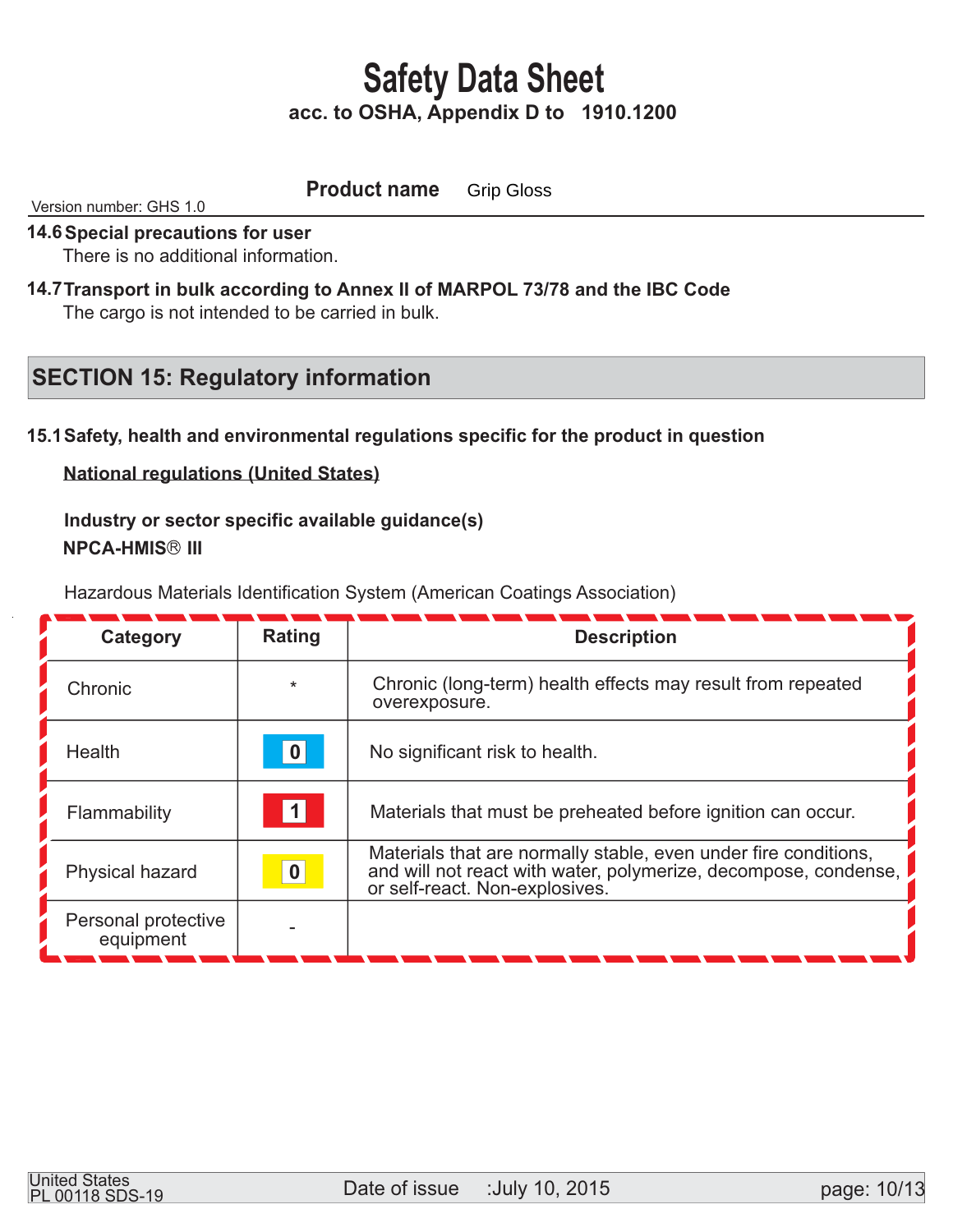Version number: GHS 1.0

**Product name** 

Grip Gloss

# **NFPA® 704**

 National Fire Protection Association: Standard System for the Identification of the Hazards of Materials for Emergency Response (United States) National Fire Protection Association (United States)

| Category       | Degree of<br>hazard | <b>Description</b>                                                                                                 |
|----------------|---------------------|--------------------------------------------------------------------------------------------------------------------|
| Flammability   | $\vert$ 1 $\vert$   | Materials that must be preheated before ignition can occur.                                                        |
| Health         | $\vert 0 \vert$     | Materials that, under emergency conditions, would offer no<br>hazard beyond that of ordinary combustible material. |
| Instability    | $\boldsymbol{0}$    | Materials that are normally stable, even under fire conditions.                                                    |
| Special hazard |                     |                                                                                                                    |

# **Relevant European Union (EU) safety, health and environmental provisions**

# **Classification according to GHS (1272/2008/EC,CLP)**

Harmful to aquatic life with long lasting effects (GHS category 3: aquatic toxicity - acute and chronic).

# **SECTION 16: Other information**

# **16.1 Abbreviations and acronyms**

| Abbr.       | <b>Descriptions of used abbreviations</b>                                                                                     |
|-------------|-------------------------------------------------------------------------------------------------------------------------------|
| 29 CFR OSHA | 29 CFR \$1910.1001 - Occuptional Safety and Health Standards: Toxic and Hazardous Substances<br>(permissible exposure limits) |
| Acute Tox.  | acute toxicity                                                                                                                |
| <b>ATE</b>  | <b>Acute Toxicity Estimate</b>                                                                                                |
| <b>BCF</b>  | <b>BioConcentration Factor</b>                                                                                                |
| <b>BOD</b>  | <b>Biochemical Oxygen Demand</b>                                                                                              |
| CAS         | Chemical Abstracts Service (Service that maintains the most comprehensive list of chemical substances)                        |
| <b>CLP</b>  | Regulation (EC) No 1272/2008 on classification, labeling and packaging of substances and mixtures                             |

United States<br>
Date of issue :July 10, 2015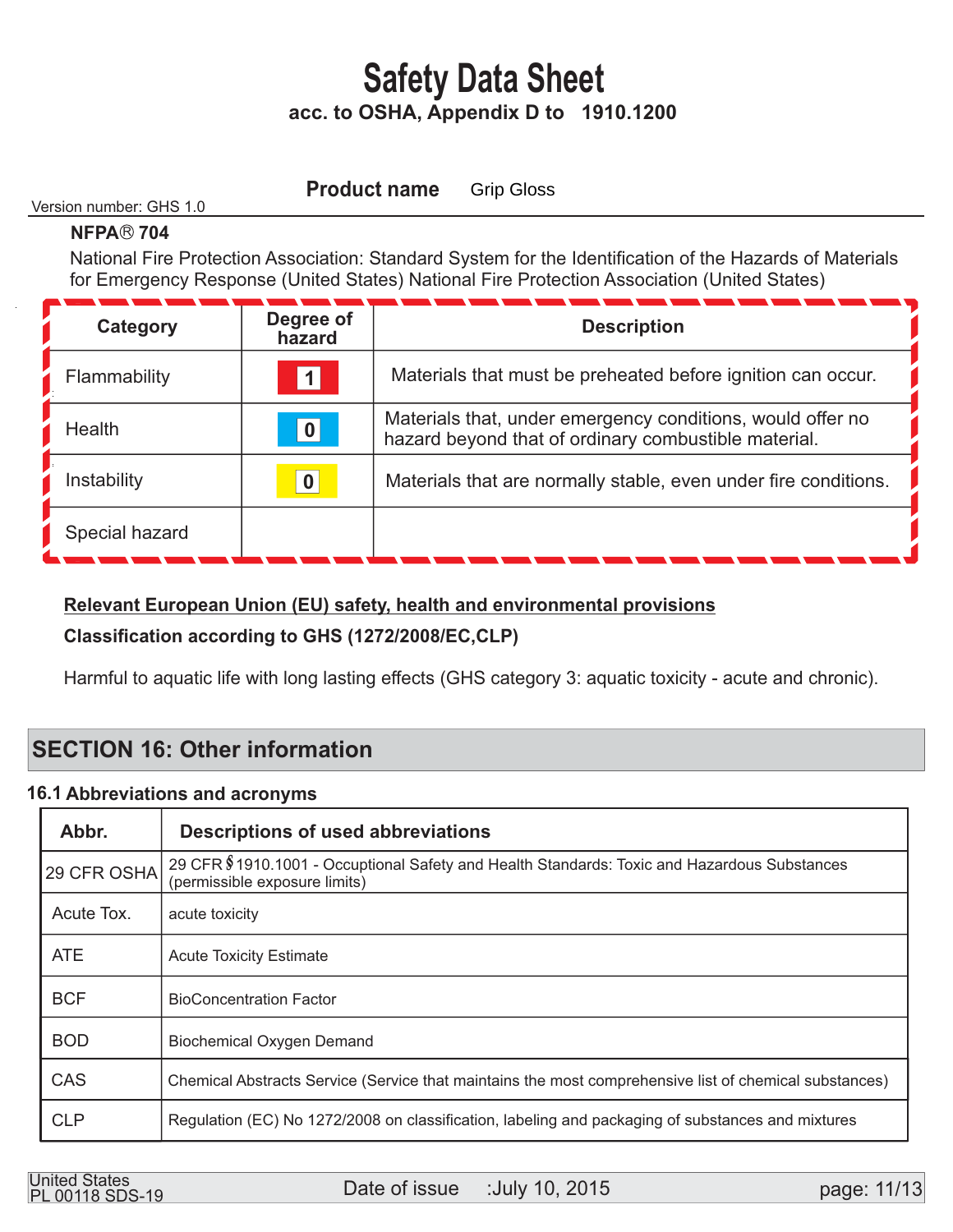# **Product name** Grip Gloss

Version number: GHS 1.0

| Abbr.                     | <b>Descriptions of used abbreviations</b>                                                                                                 |
|---------------------------|-------------------------------------------------------------------------------------------------------------------------------------------|
| <b>CMR</b>                | Carcinogenic, Mutagenic or toxic for Reproduction                                                                                         |
| <b>COD</b>                | chemical oxygen demand                                                                                                                    |
| <b>DMEL</b>               | <b>Derived Minimal Effect Level</b>                                                                                                       |
| <b>DNEL</b>               | Derived No-Effect Level                                                                                                                   |
| Eye Dam.                  | seriously damaging to the eye                                                                                                             |
| Eye Irrit.                | Irritant to the eye                                                                                                                       |
| <b>GHS</b>                | "Globally Harmonized System of Classification and Labelling of Chemicals" developed by the United<br><b>Nations</b>                       |
| <b>IARC</b><br>Monographs | IARC Monographs on the Evaluation of Carcinogenic Risks to Humans                                                                         |
| log KOW                   | n-octanol/water                                                                                                                           |
| <b>MARPOL</b>             | International Convention for the Prevention of Pollution from Ships (abbr. of "Marine Pollutant)                                          |
| NFPA®704                  | National Fire Protection Association: System for the Identification of the Hazards of Materials<br>for Emergency Response (United States) |
| <b>NPCA-HMIS®</b>         | National Paint and Coatings Association: Hazardous Materials Identification System-HMIS® III, Third Edition                               |
| <b>OSHA</b>               | Occupational Safety and Health Administration (United States)                                                                             |
| <b>PBT</b>                | Persistent, Bioaccumulative and Toxic                                                                                                     |
| <b>PNEC</b>               | <b>Predicted No-Effect Concentration</b>                                                                                                  |
| ppm                       | parts per million                                                                                                                         |
| Skin Corr.                | Corrosive to skin                                                                                                                         |
| Skin Irrit.               | irritant to skin                                                                                                                          |
| <b>STOT RE</b>            | specific target organ toxicity - repeated exposure                                                                                        |
| vPvB                      | very Persistent and very Bioaccumulative                                                                                                  |